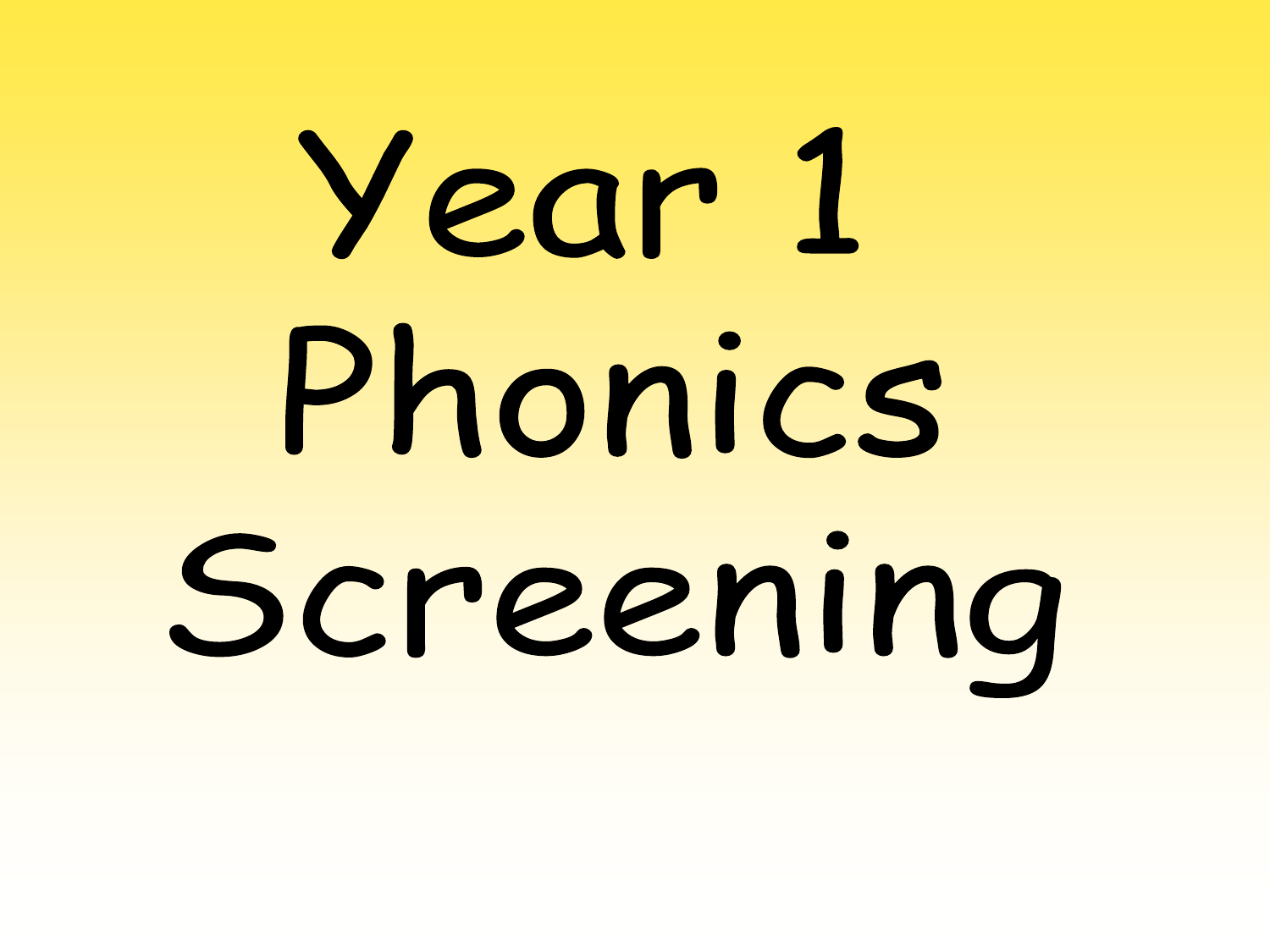## What is phonics?

•Children are taught to read by breaking down (segmenting) words into separate sounds or phonemes in order to decode and read the words.

•Children have a 20mins phonics lesson each day and they are encouraged to use these strategies to read and write in other lessons.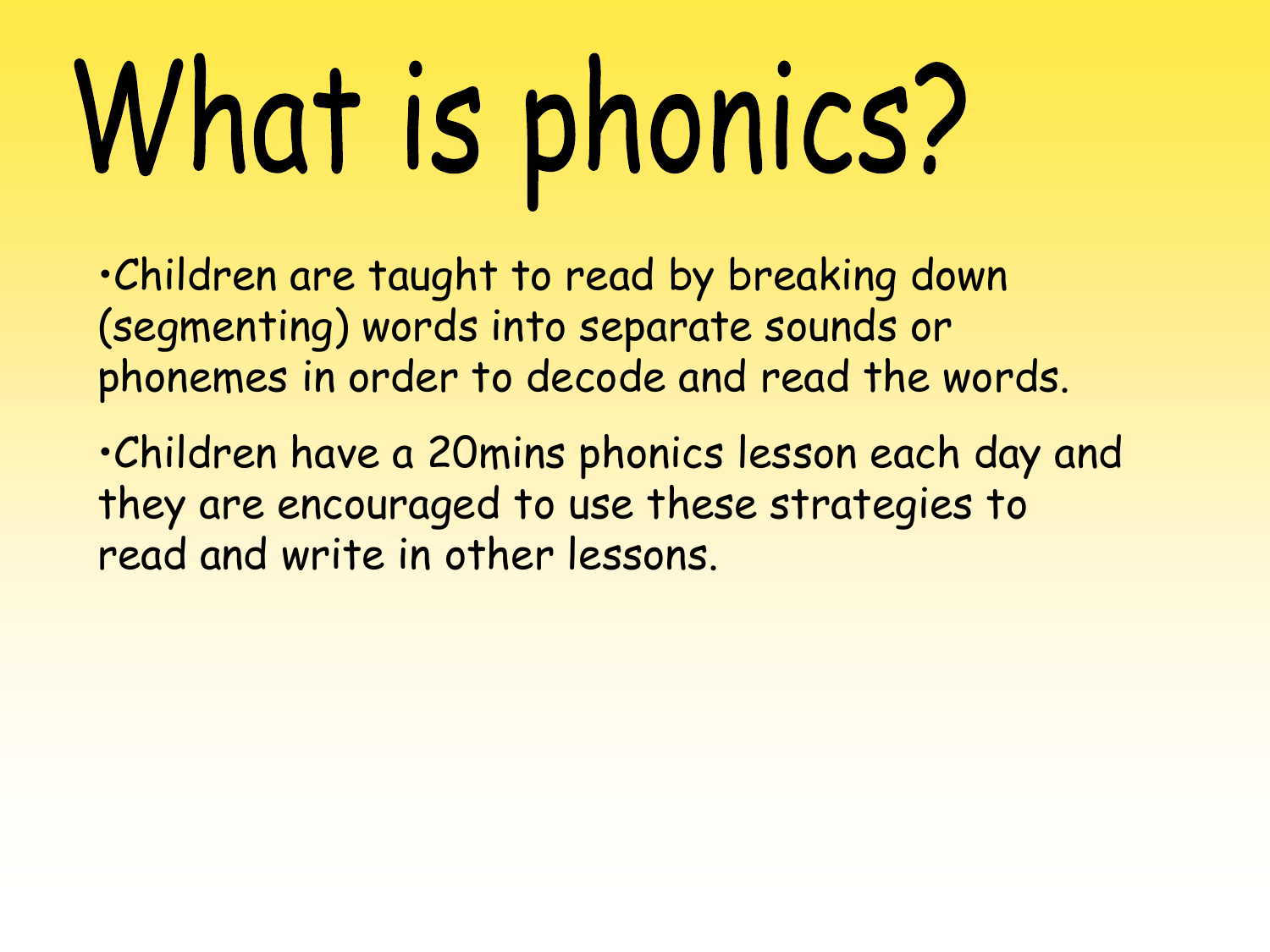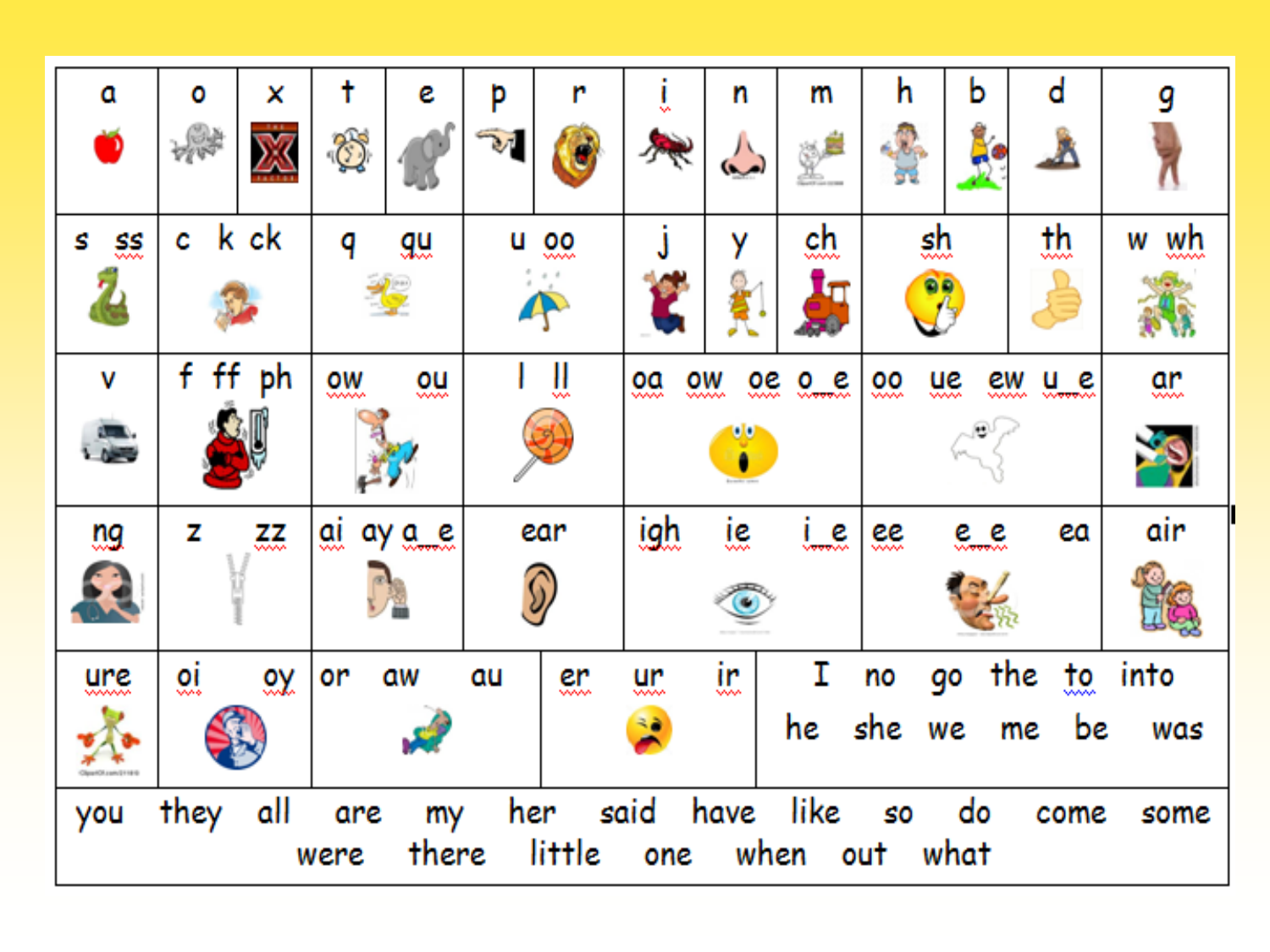## Why are the children being screened?

•Every Year 1 child in the country will be taking the phonics screening check in the same week in June.

•The aim of the screening is to ensure the children have learnt phonic decoding. It helps the school identify who may need extra help in Year 2 so they are given the support to improve their reading skills.

•This 'midpoint check' will ensure that we have a clear understanding of what the children need to learn in Year 2.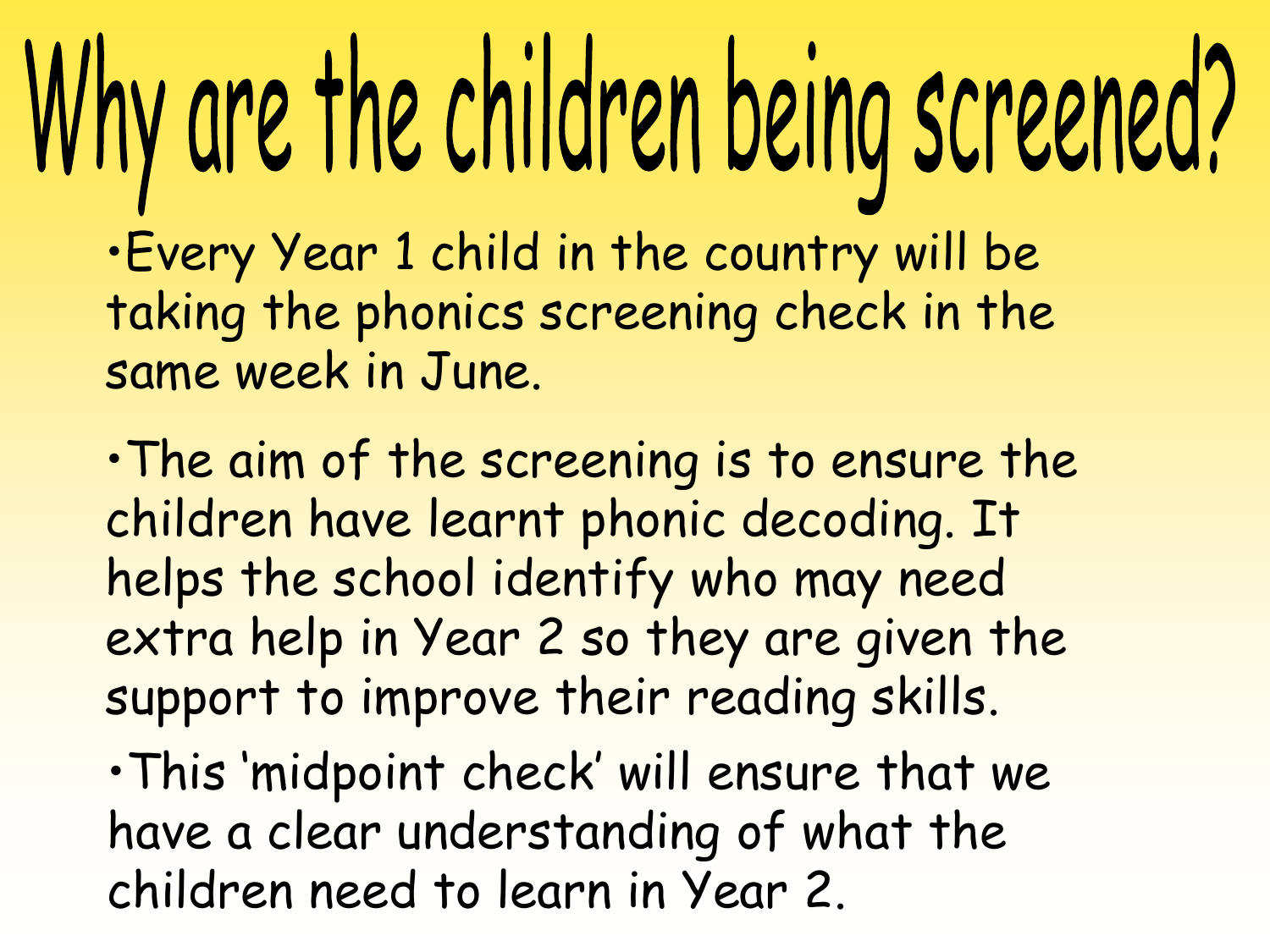#### What will the children be expected to do?

•The check is very similar to tasks the children already complete during phonics lessons.

•Children will be asked to 'sound out' a word and blend the sounds together.eg d-o-g - dog

•The focus of the check is to see which sounds the children know and therefore the children will be asked to read made up 'nonsense' words.

•Example of what the test is like [http://www.education.gov.uk/schools/teachingandlearnin](http://www.education.gov.uk/schools/teachingandlearning/assessment/keystage1/a00200415/phonics) [g/assessment/keystage1/a00200415/phonics](http://www.education.gov.uk/schools/teachingandlearning/assessment/keystage1/a00200415/phonics)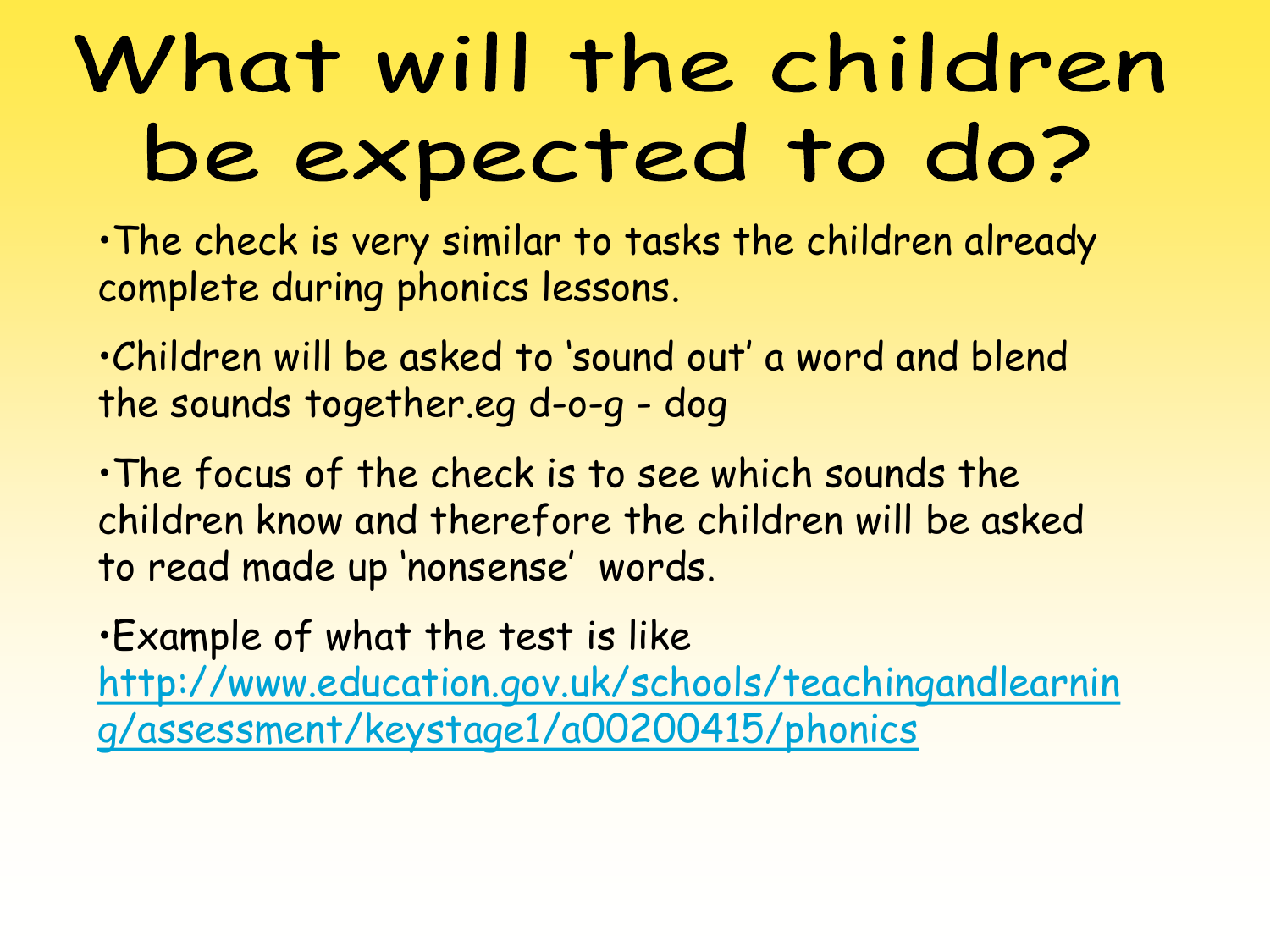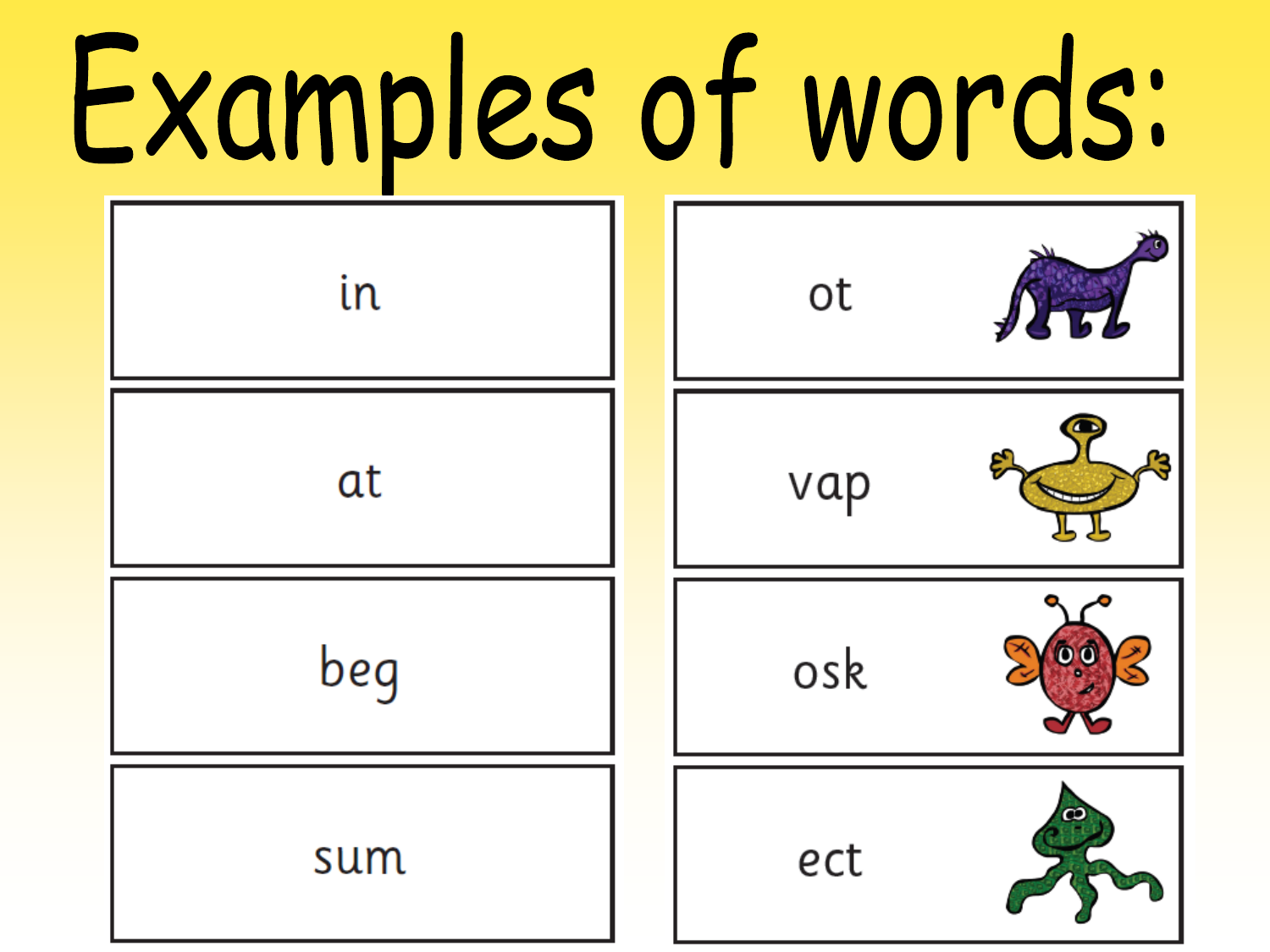## When will the screening take place?

•The screening will take place throughout the week beginning Monday 11<sup>th</sup> June. The children cannot retake the test at any other time so it is very important your child is in school during this week.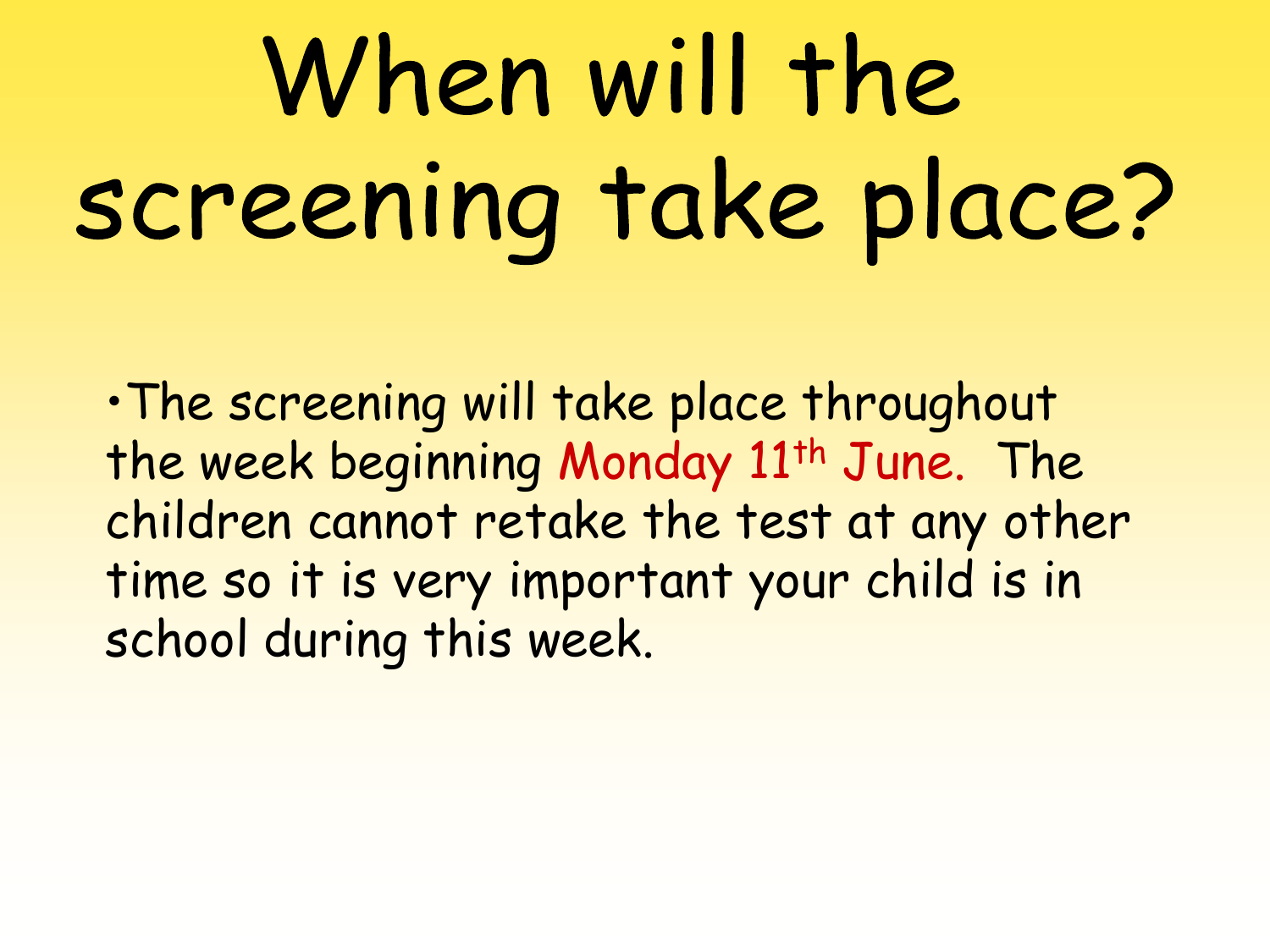### Who will complete the check?

•The assessment is age-appropriate, with children sitting with their teacher.

•Reading one-to-one with a teacher is a familiar activity for Key Stage 1 children and the children should feel at ease.

•The screening will only take approx. 10mins with each child.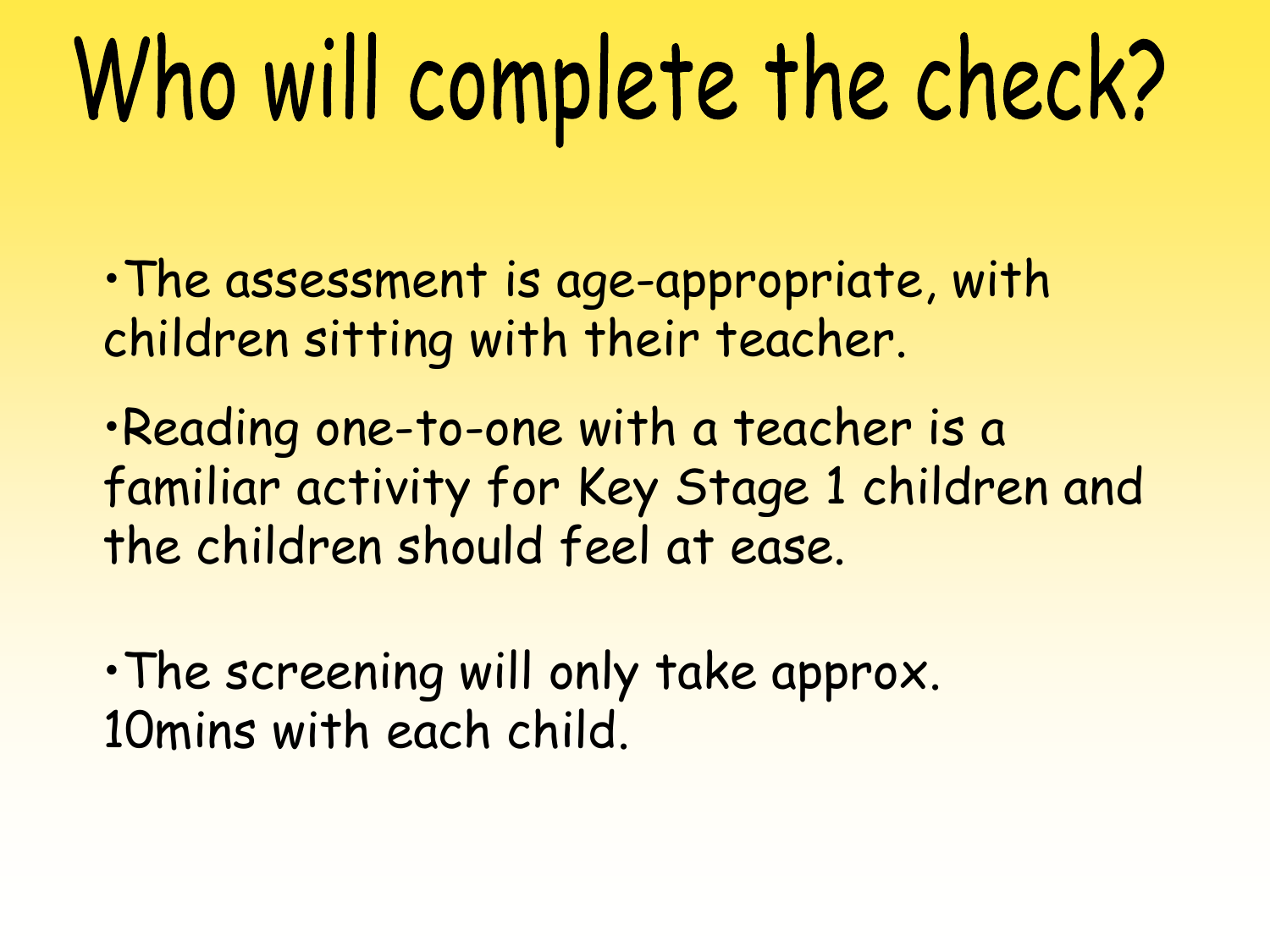# How can you help?

•Please continue to read with your child each night and encourage them to:

•sound out and blend the sounds together to decode the words.

•Practice the spellings sent home to reinforce the new sounds/ phonemes as the children are taught them.

•Play some of the suggested games or visit phonic websites to help you and your child

•Read a variety of books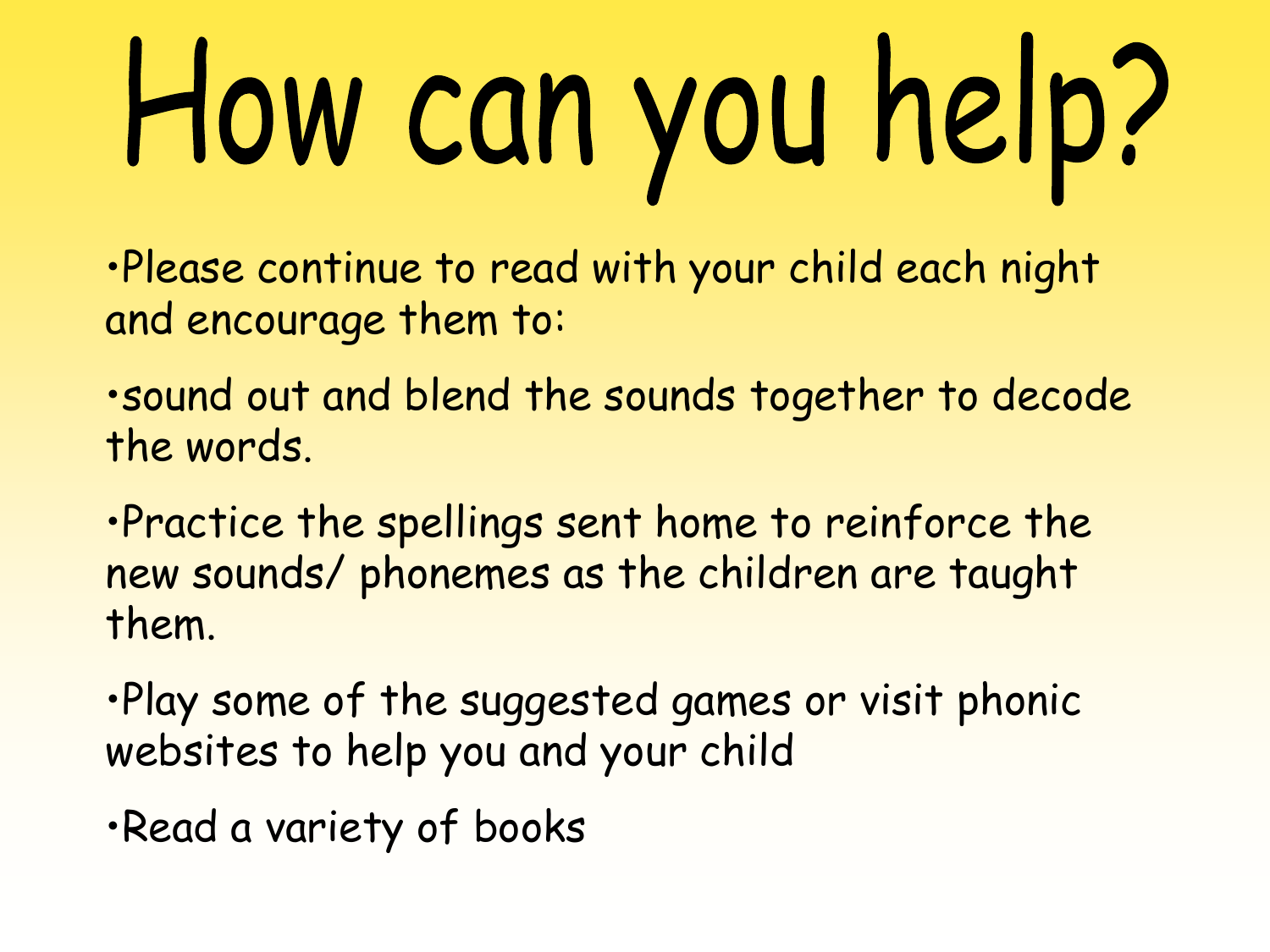#### **<https://www.phonicsplay.co.uk/>**